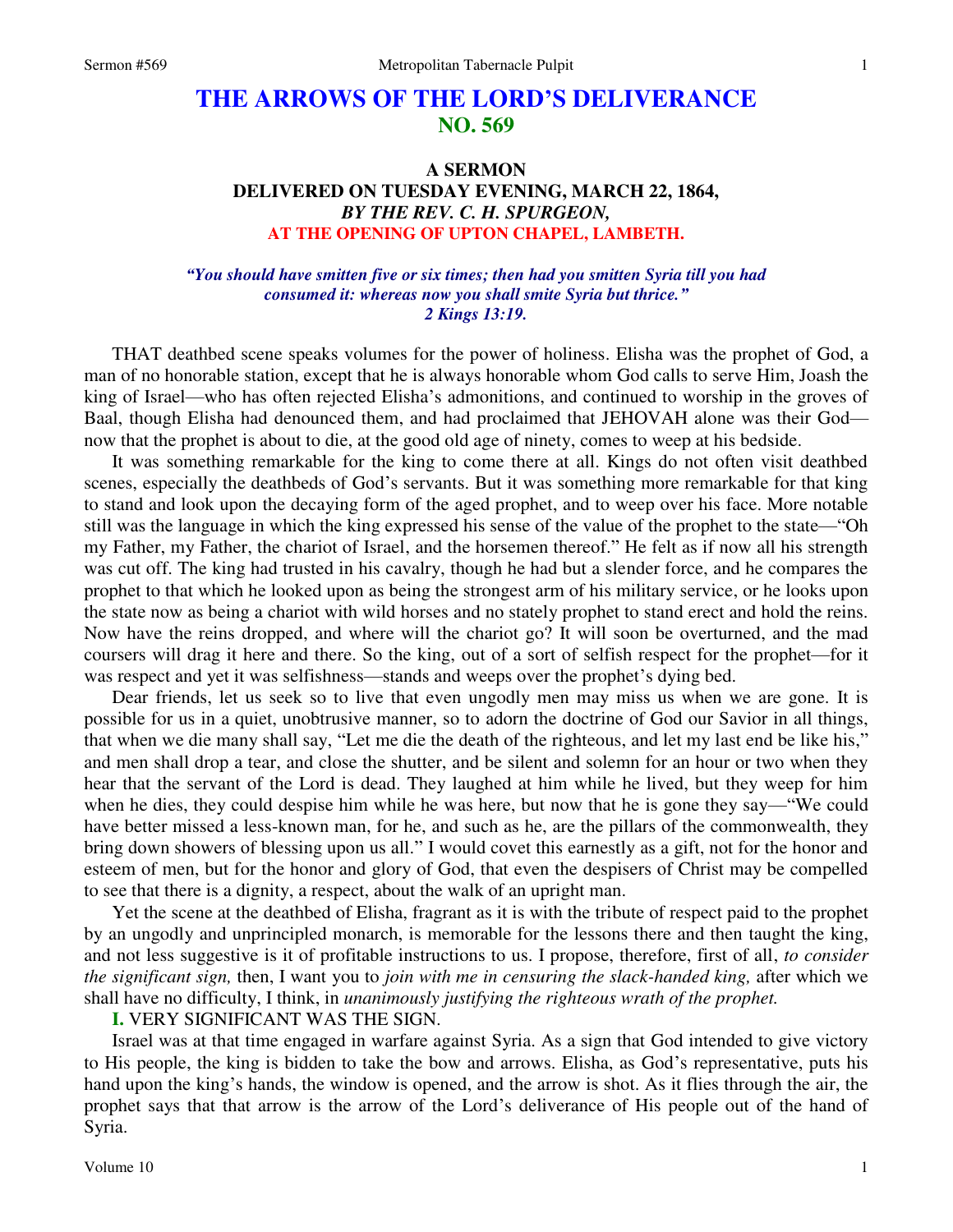The interpretation of this symbolic act is simple enough. God will save, deliverance is of the Lord, but it must be accomplished by human instrumentality. Joash must take the bow and arrows, but the hands of Joash cannot make the arrow speed, save Elisha, the representative of God, puts his hands there. So the man, divinely strengthened by God, shoots the arrow and the deliverance comes.

Such, from the beginning of time even until now, has been God's ordinary way of blessing His people and of gathering in His chosen. He works, the instrumentality is nothing without Him; He takes care to elect means which, from their very feebleness, convince the most skeptical that the power cannot be in the creature; while, at the same time, He rarely effects any great thing for His people apart from human agency. God, who created all things, is the Agent, but He uses the creatures as tools and weapons in the hand of the skillful and the mighty. He works in us to will and to do of His own good pleasure. It is His pleasure, it is He who works in us, but then it is for us to will and to do, because He works in us.

Review the whole history of the church as you find it in Scripture, and you will see that this has ever been the fact. When God would save an elect company out of the mass of corruption grown at last too fetid for even His patience to endure, He saves the chosen eight—how? By a miracle? Call it a miracle if you will, but it was mechanical enough when Noah begun to lay timber upon timber, fastened them with nails, and constructed the ark. It was a simple act of faith, and a very rational act too, to build a ship, yet in that ship God's chosen eight were preserved. You see the grace of God and the obedience of Noah. You know that the Almighty devised the ark, and human hands fashioned it according to the pattern He had given.

Go further on, to a yet more stupendous work of divine power, when God brought up His people out of Egypt with a high hand and with an outstretched arm, when He led them through the sea as through the wilderness, and made the depths stand upright as a heap, as though they were congealed in the heart of the sea. Here was God gloriously manifested, so that the whole song was unto JEHOVAH, and to JEHOVAH alone, "Sing unto the Lord for He has triumphed gloriously, the horse and his rider has He thrown into the sea!" Still, still, see you not that calm, meek man, rod outstretched, the symbol of abiding human instrumentality in the midst of JEHOVAH'S wonders. God divides the sea, not Moses, but God divides not the sea without Moses' rod. So, too, when the rock gave water in the wilderness, Moses' voice, and afterwards Moses' rod, must fetch the water out of that rock. And when Jordan was divided, the feet of the priests went first down to the river's edge, and then—"What ailed you, O Jordan, that you were driven back?" Did the priests speak to it? Who dreams of such a thing? And yet God did it not without the priests.

So was it with the capture of the various cities under Joshua. In that first and memorable one, the taking of Jericho, they did but little when the walls fell flat to the ground on the seventh day, but you will remember that those walls did not fall until the people had compassed the city the seven days, nor did they fall without the sound of the rams' horns, and the shouts of the multitude. So again, turn to the time of the Judges, and how did God deliver His people then? Why, my friends, you find at one time it is the ox-goad of Shamgar, and at another time it is the jawbone in the hand of Samson, sometimes it is Gideon's lamp and pitcher, and then it is Jephthah's good and true sword. Ever is it true that God has means, selecting for His purposes things of earth to execute the fiats of heaven.

But I might, perhaps, weary you with mentioning the history of the kings, and running on through the prophets, therefore let us come at once to apostolic times. Old Rome was to be subdued, the deepseated idolatries of ages were to be rooted up, and the fabulous deities were to be shaken from their pedestals. The Spirit of the Lord could do it in a moment, He might have convinced all men of the folly of idolatry, silently breathing upon human minds they might have been convicted of sin, and turned to the great Father of Spirits. A revelation of Christ might have been given to every man without a single minister. But did He choose to do it? No, my brethren, He did not. The twelve fishermen must first proclaim the Word, and afterwards such men as Timothy, and those who were the true "successors of the apostles," must in every region preach the words of truth.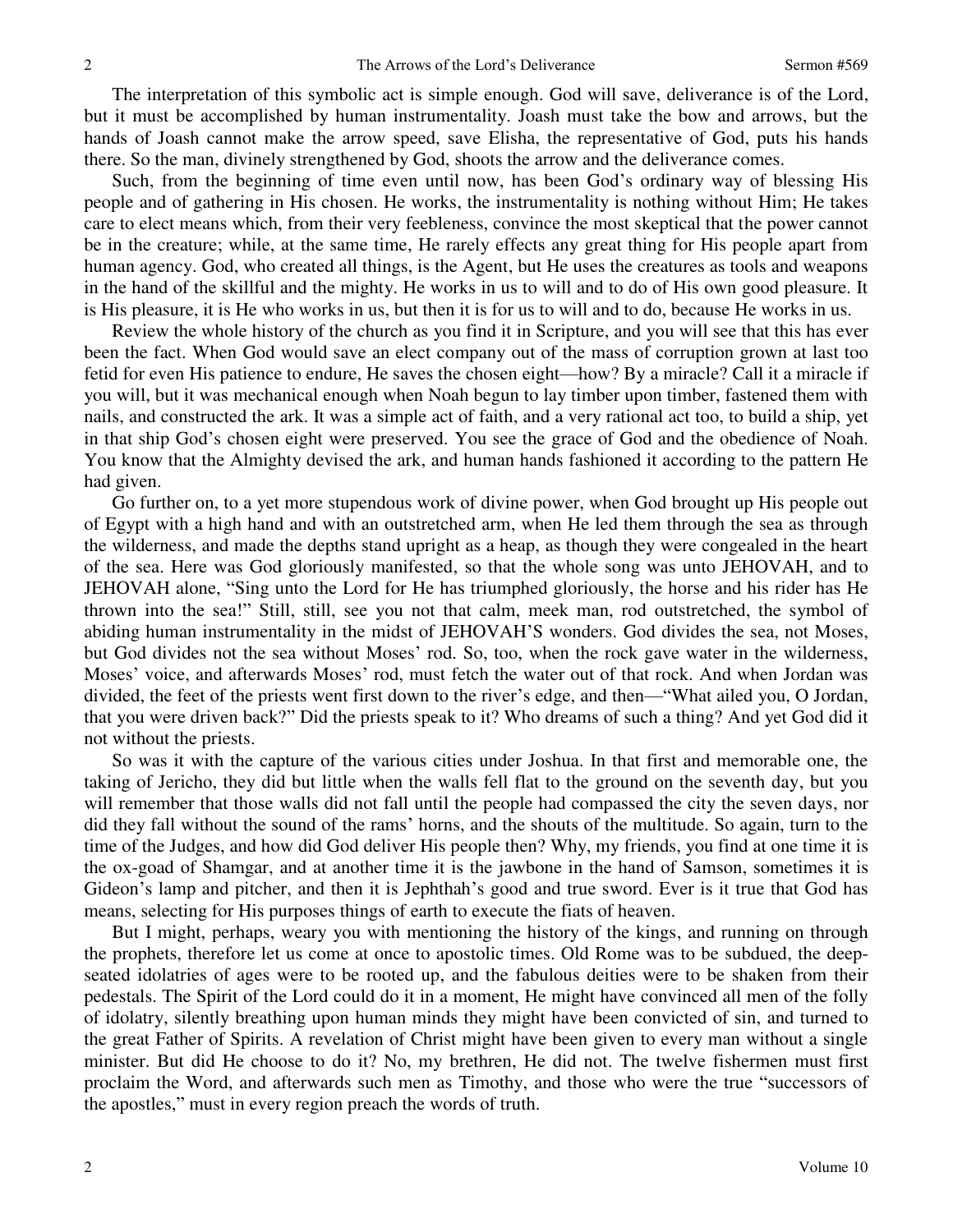Or, point me to a single period in the history of the church where God has worked without instrumentality, and I will tell you that I suspect whether God has worked at all if I do not see the instruments He has employed. Take the Reformation, can you think of it without thinking of God? At the same time, can you mention it without the names of Luther, and Calvin, Zwingli, and Melancthon? Then in the later Reformation in England, when our slumbering churches were suddenly started from their sleep, who did it? The Holy Ghost Himself, but you cannot talk of the revival without mentioning the names of Whitefield and Wesley, for God worked by means then, and He works by means still.

I used to notice a remark which was made concerning the revival in the north of Ireland, that there seemed to be no prominent instrumentality. The moment I saw that, I mistrusted it. Had it been God's work more fully developed through instrumentality, I believe it had not so speedily come to a close. We grant you that God can work without means, and even when He uses means He still takes the glory to Himself, for it is all His own, yet it has been the rule, and will be the rule till the day of means shall come to an end, that just as God saved man by taking upon Himself man's flesh, so everywhere in the world He calls men by speaking to them through men of their own flesh and blood. God incarnates Himself—if I may use so strong an expression in a restricted sense—in His Spirit, incarnates Himself in the chosen men, especially in His church, in which He dwells as in a temple, and then through that church He is pleased to bless the world.

Now we must hold this forever. We are not to let the arrows lie still, and say, "God will do His own work, Elisha will shoot the arrows." This is idleness, we have had enough of this. Look at those churches which say, "God will do His own work." You will find that the more these people talk about God's doing His own work, the more they sink into a fatal apathy. No Sunday school, no care for the conversion of souls, butt bigotry, bitterness of spirit, carping and backbiting against all those who are willing to labor in the Master's vineyard. And when they have entangled brethren whose conversion was effected under other ministries than their own, they talk as if they had been re-converted, and did not know the truth till they heard the particular, excellent, superfine, hot pressed Gospel which they deliver. There is all that sort of thing among them, you see a spirit the reverse of amiable, a mind palpably contrary to that which was in Jesus Christ.

On the other hand, it is an equally dangerous error to suppose that we are to take the arrows and shoot without God. This is, in fact, the more dangerous of the two, although, if I have to compare two devils together, I know not which is the worst of these evil spirits, the spirit that idly says—"Leave it to God," or the spirit which goes about God's work without depending on Him. O Lord of hosts, it is not by might, nor by power, but by Your Spirit, nevertheless the love of Christ constrains us to spend and be spent in His cause.

**II.** And now, secondly, let us CENSURE THE SLACK-HANDED KING.

The prophet gave him the bow and the arrows, and bade him shoot down upon the ground. It was left to him. God foreknew, and had predestinated how many victories he should win, but still, at the same time, it is marvelous how our free actions tally exactly with God's predestination. He is bidden to shoot and he shoots once, he draws his bow, and shoots again, a third time he draws the bow, and then throws it down slack upon the ground, the prophet is angry with him, for he will only have three victories. If he had smitten the ground six times he would have had six victories, but inasmuch as he only shot the three times, he is only to have three triumphs. The king is to be censured, and censured severely, but as he is dead and gone, and our censure cannot much affect him, let us censure those who now imitate him, and we think that we can find very many of the same sort.

How many believers *have but little faith, and seem quite content to have but that little.* They cannot grasp the promise of God and believingly expect to have it fulfilled. They scarcely know their own interest in Christ, they are safe enough, but they are generally wretched enough. They cannot take God at His word, and therefore their temporal troubles and their spiritual cares press very heavily upon them. Oh that they had grace to smite the ground six times! Oh that they knew how to cast all their burdens on Him who cares for them! Oh that the Lord would give them new faith, so that they would trust Him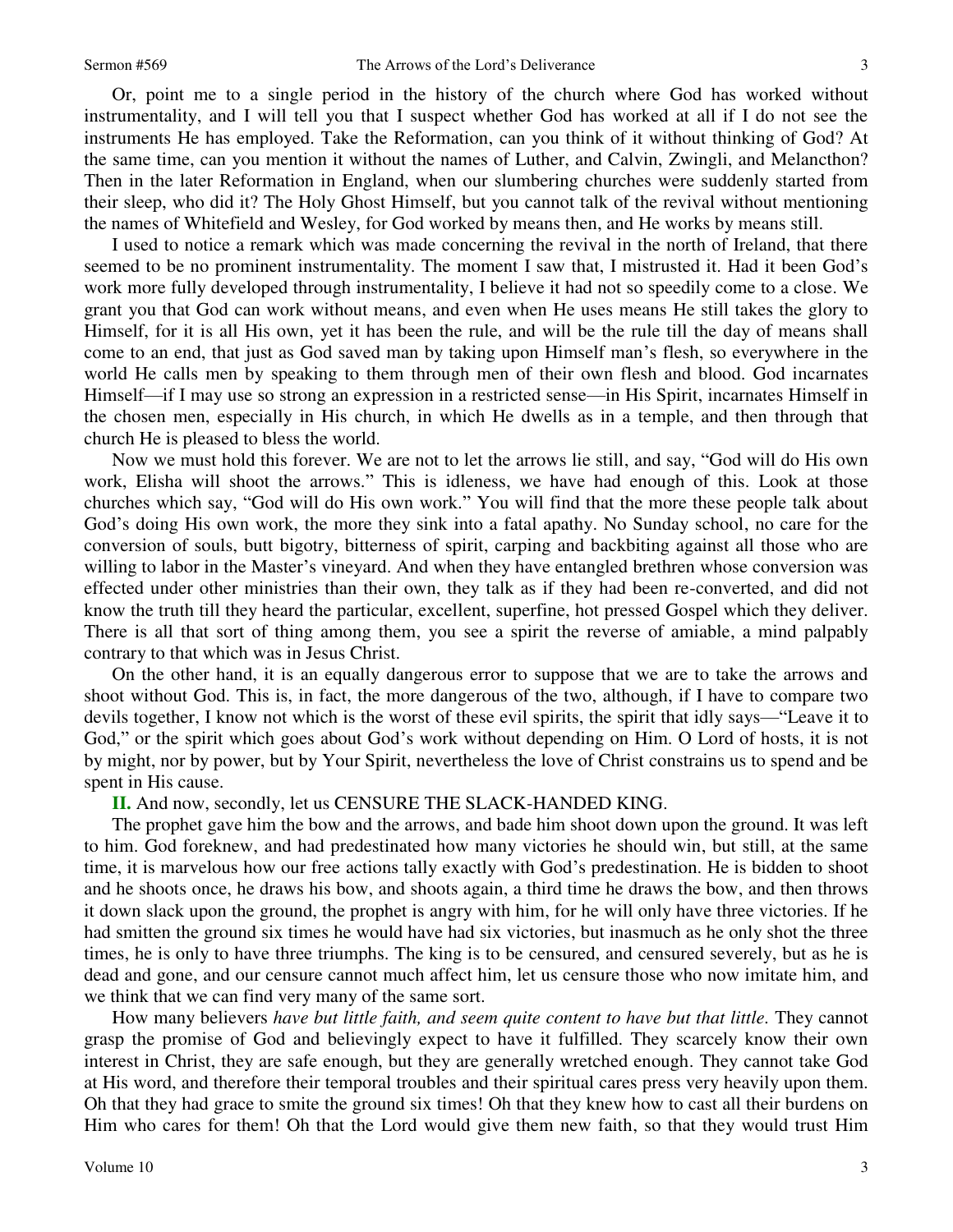implicitly, and leave their souls in the hands of Him who shed His heart's blood that He might redeem them from wrath! Why, I do not know, dear friends, that there is any necessity for us to be always doubting, and fearing and trembling. Some think there is, but this is because they have not a high idea of the standing of the child of God, and of the position which God would have him attain unto. They shoot the three arrows, and they say—"I am saved, that is enough, I shall get to heaven." Oh that they would go on shooting till they could get a heaven below, till they could begin by strong faith to—

### *"Read their title clear, To mansions in the sky,"*

and rejoice with unspeakable joy and full of glory!

Then you see another class of people who are just the same *as to their knowledge*. They do not understand the deep things of God, they are content to know that which saves the soul from ruin, and the remedy which is provided in Christ, but they do not know, and perhaps do not care to know the doctrine of God's electing love. They never dive into the doctrine of God's immutable faithfulness to His chosen people, they let the deep things of God lie still for strong men, but they themselves are content to be babes. Oh, dear friends, how much you miss who neglect to study God's Word, and what blessings do they cast away from themselves who are willing to be ignorant of the sublimer truths of revelation! I would that instead of shooting three times, they would have grace to shoot more, and more, and more, till they comprehend with all saints what are the heights, and depths, and lengths, and breadths, of the love of Christ which passes knowledge.

You will see, perhaps, these same people, or others like them, *who are very content about their daily walk and conversation,* they are not drunkards, they do not swear, they are scrupulously truthful, they commit no breach of the Sabbath day, but when you have said this, you have said about as much as you can say of them. Their religion seems to have made them moral, but it would be difficult to perceive that it has made them holy. There is very little family prayer, not much interest taken in the conversion of the children, there is an angry temper, perhaps, which is somewhat curbed, but still the brother thinks that it is impossible to curb it any more, and so he tolerates himself in the occasional indulgence of it, there is much which is not inconsistent, perhaps, in the eye of the world, but which is most certainly not consistent in the mind of the Spirit of God. These brethren have, in fact, shot three times, and they have smitten the ground once or twice, but they have not made a clean sweep of their besetting sins, they still tolerate some of them, they have not reached to a high point of holiness.

Now, I am as far as anybody from believing that a man ever will be perfect in this life, but I will never be satisfied till I am, and if I cannot be perfect, I will seek by God's grace to get as near to it as possible. And this should be the labor of every Christian. Not in order to save himself, but because he is saved, he should labor after the very highest degrees of holiness, and seek that God might shine through him as through a lamp, and that men may take knowledge of him that he has been with Jesus and learned of Him. High faith, high knowledge, high living—oh what blessed Christians would we have if these three went together!

So, too, there are many Christians who do not shoot more than three times, inasmuch as *they are content with very low enjoyments.* Oh the many, the many professors who all their days are subject to bondage! Now, Christ came to deliver such from the fear of death, and yet though Christ came to do it, it is not done in their case. They do not receive the spirit of adoption, but they seem to have received the spirit of bondage again to fear, and they think that this is the rule with God's people. When they read of some saints who have climbed the mountains and have had sweet fellowship with Christ, they say, "Ah! such men are uncommon, and such experiences are like angels' visits, few and far between, we cannot get up to this." I do believe, dear friends, that this spirit creeps over us all.

We read the biography of such a man as Brainerd, and we shut up the book, and sigh, and say, "Oh I could never be so devoted as he was!" We have turned over the life of Whitefield, and when we have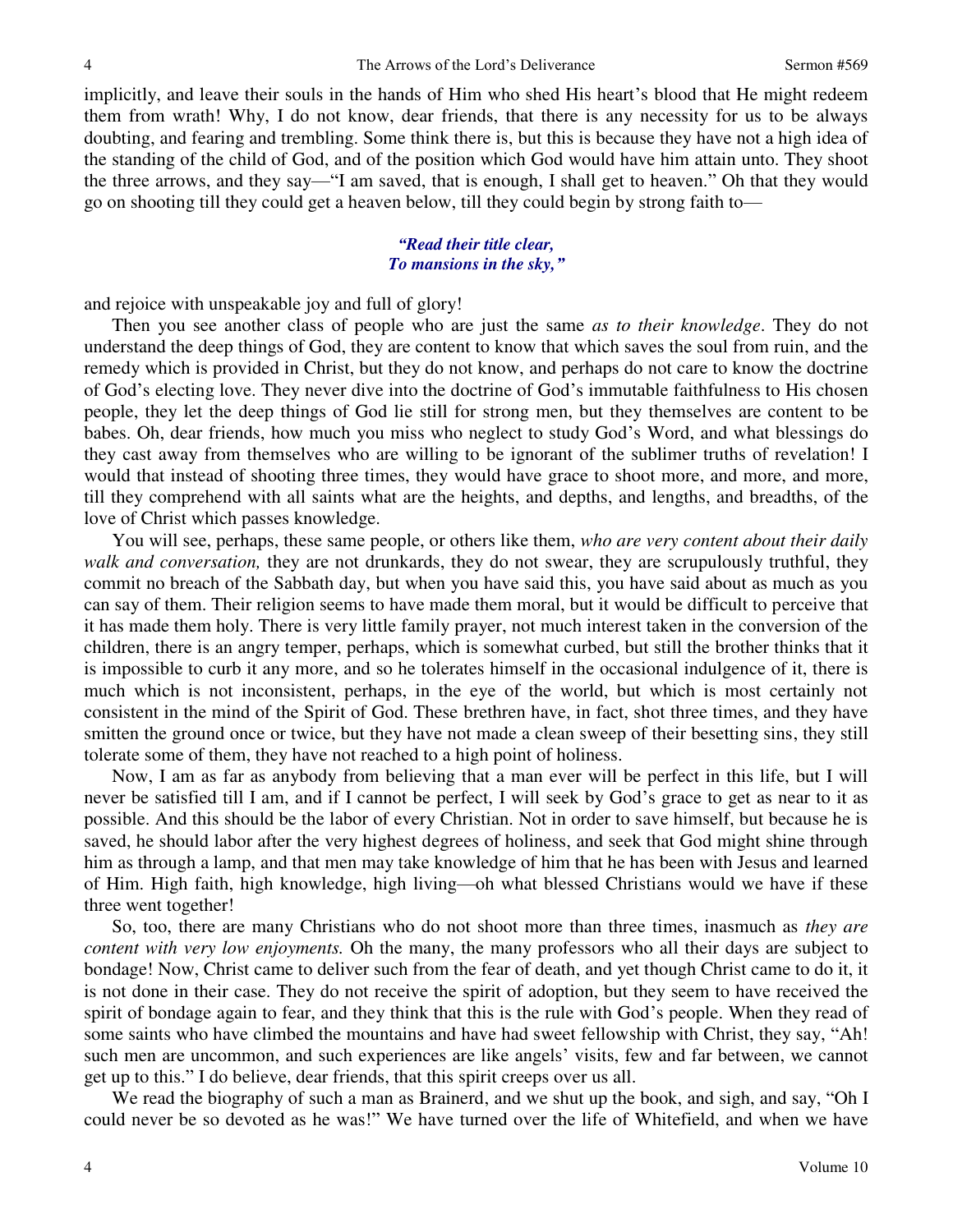read it, we have said, "Ah! a very extraordinary man—a very extraordinary man! it is not likely that I shall ever get his zeal." And when we turn to the Old Testament and read of Abraham, we say, "Yes, Abraham's faith was very wonderful, but we do not look upon him as a pattern which we are to imitate, we believe that his faith is something set up high in a niche, to which we can never get."

My brethren, this is all wrong. I believe that the Christian ought not to be content to be equal with Abraham, because Abraham lived in the dark, before the sun had risen. It was, at least, but twilight in Abraham's day, and yet if he had so much faith when he could only see through the dim smoke of sacrificial rams and bulls, how much more faith and confidence in God ought you and I to have when we see Christ Himself, and when God speaks to us through His Son! Shame on us that we are content to be such dwarfs when we might grow into giants—that we are here frittering away our time when we might immortalize ourselves and glorify our Lord.

How is it that we are content to bring forth a lean ear, and then a scanty ear, when there should be seven ears upon one stalk, like the plenty of Egypt. How is it that we have here and there a cluster, when instead thereof, if we did but shoot more, if we had more faith and more confidence in God, we might be like the grapes of Eshcol, whose clusters were too heavy for one man to carry? Yes, I am afraid there is in this Christian land very, very much of this stopping short of what we might be. We do not press on and reach to that which is before, but saying, "I am saved," we are content, and sit down before we reach the goal, or have apprehended that for which we were apprehended of Christ Jesus.

Now, I want your attention for just a moment, while I try to show some of the reasons why the king did not shoot more.

I cannot tell certainly, but I think some of the reasons which I am going to give you may be correct. *Perhaps he felt rather tender towards the Syrians*. It is just possible that he felt he did not want to hurt them too much, he wanted to be victorious, he wanted to get his enemy under his feet, but if he did more he would crush him outright, and he hardly wanted to do that. So I think that some professors do not want to be too hard with their sins, they have a sort of hidden tenderness towards their own corruptions. O, dear friends, how very angry we get when somebody tells us a little too plainly about our faults! and how angry we are with anything which seeks to cut the throat of our favorite sin. Ah, we do not know how tender we are to our sins, any of us, whereas the viper's brood should be crushed in the nest! We are often saying, as we wound them, "Yes, keep them under, but no—I could not give them all up—I could not—no, I must have just a little indulgence, there must be this and that."

The laying of the axe to the root of the tree is not pleasant work. Lop the big boughs off if you like, but laying the axe to the root—no, we do not quite like that. There is in us, after all, through our natural corruptions, a hankering attachment to our sins. The old man says, "Spare them," and it needs much grace and triumphant grace too, to say, "No; hew even Agag in pieces before the Lord, and let not even the best of the sheep or of the cattle be spared." Tenderness to sin will always check us in any great growth in grace. We shall not use God's bow as much as we should if we once begin to pamper selfindulgence to cultivate our own ease, and make provision for the flesh.

Again, perhaps the king did not go on to shoot because *he thought it was hardly his business to be employed as a bowman.* "Why should I stay here forever," says he, "shooting arrows? I did not object when the prophet's hand was upon me, to shoot, but to stand here and keep smiting the ground is hardly the occupation for a king."

And then the thought, perhaps, *that he should have* three victories, and that would be enough. "Why, it will be something wonderful! Three victories, one after another, will be quite enough to crown me with everlasting renown, and I do not want more than that," and so he did but shoot three times.

And how many a believer seems to say, "Can I always be keeping watch over my corruptions? Am I to be so precise, and to live so near to God? What, am I to be so much in prayer? Am I to be such a Bible student and to be so much occupied? No, if I can overcome some of my sins, and be a respectable church member, and do a little in the Sunday school, and get to heaven, that is enough." You do not want, you see, to be made good, you do not want to be made Christ-like, you do not want to be able to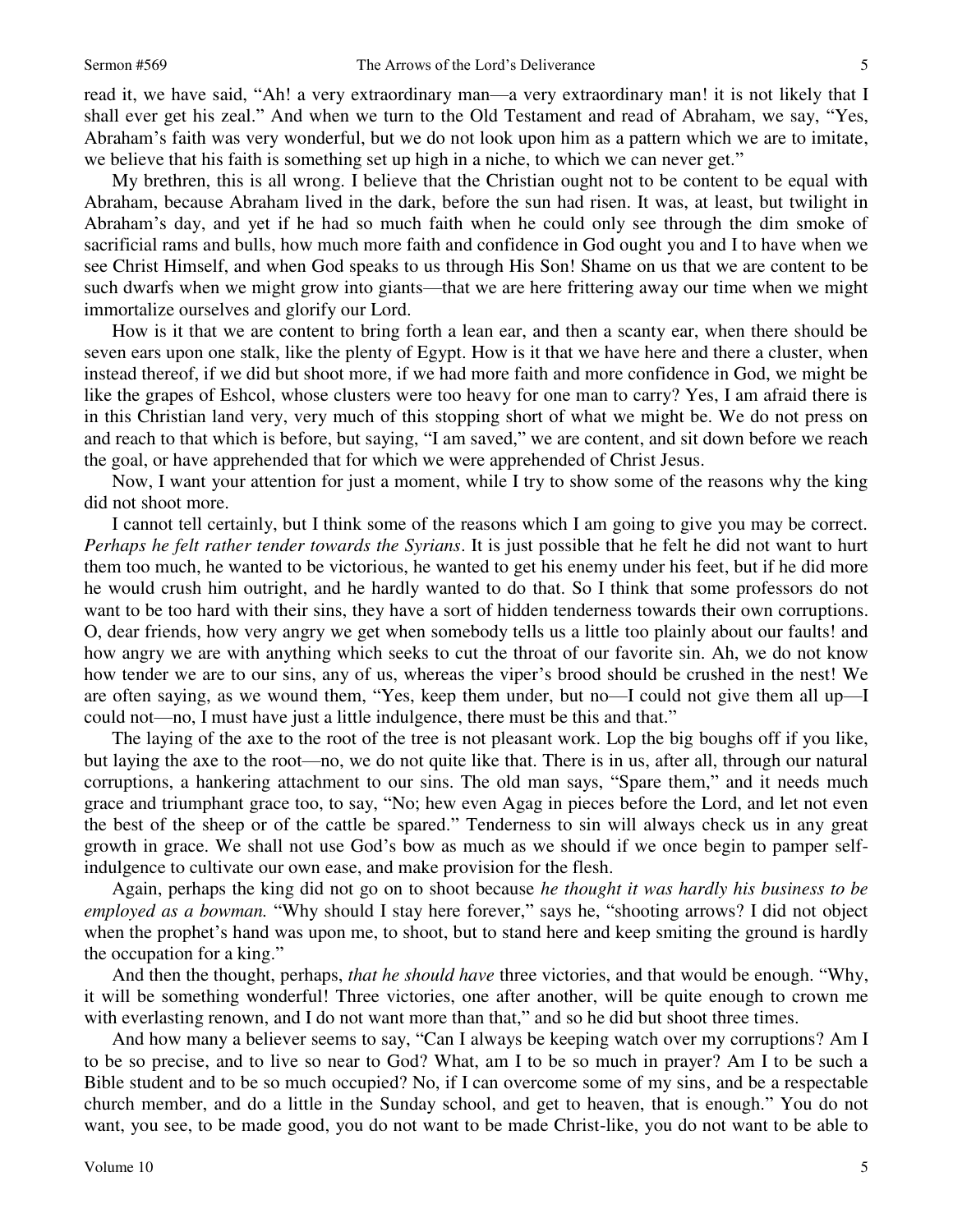triumph over your sins, you mistake your high calling, you think you are called to be a slave, when you are called to reign, you fancy that you are called to wear sackcloth, when you are bidden to put on scarlet and fine linen, you think that God has called you to a dunghill, whereas He has called you to a throne, you imagine that you are to be but here and there, the skirmishers in the battle, when He has called you to stand in the front rank, and to fight constantly for His cause.

I think, also, that the king *may have begun to doubt whether the victories would really come.* He knew very well that he had not many soldiers, and that Syria was very strong, so he thought, "Well, it takes some faith to think that I shall beat them three times, but it is not likely I shall do it the fourth." He doubted the divine power and the divine promise, because of his own weakness, and many a Christian does that. I think, brethren, that we who are in the ministry might do vastly more for God than we do, if, remembering our own weakness, we did not let that overshadow God's strength. Why, what cannot a man do when he has faith in God? Without Christ, we can do nothing, but do remember the converse of that proposition, that with Him we can do all things. If He will be with me I can do all things, or can bear all sufferings. Let us not forget this, and never let a sense of human weakness mar our clear perception of the might and majesty of God. Let us shout often, for as often as we shout, God will answer our faith.

And do you not think, too, that it is very likely that *the king despised the prophet's plans.* Why, he seemed to say, this was absurd, smiting the ground in this way! If there were any men to be shot at, he would not spare the arrows, but to smite the ground in this way—absurd! Ridiculous! So, too often, we miss a blessing because we do not like God's plans. We have got some new scheme of our own, it is not preaching the Gospel—that is old-fashioned, we will try something else, it is better than going out into the highways and hedges, and compelling them to come in. No, we want a shorter cut than that, we keep fancying that if we were to give up some ordinance, perhaps, if we held our tongues about baptism, if we were to cut about this doctrine and that, we should get on better.

Ah! this is all wrong, dear friends. Carnal policy may take its place in the cabinet and in the government of the land, but never in the house of God. If right be right, pursue it, if God commands, do it, and leave the consequences to Him. If He bids you shoot on the ground, do you shoot on the ground. You may see no Assyrian there, but every time you shoot, that arrow finds the heart of your enemy, and shall lay him low.

I would, dear friends, that I could so speak tonight as to give the members of this church a very high and noble ambition to do much and to get much for God, to get much grace, to have much holiness, to do much work. In fine, I wish I could bring them into such a state of heart as the prophet wished to see in Joash, that they would take the arrows, and shoot them off.

**III.** THE RIGHTEOUS WRATH OF THE PROPHET is our third point, and we think WE CAN WELL JUSTIFY HIS ANGER.

We do not like to see either an old man, or a dying man angry, but I think the prophet here did well to be angry, even though at the hour of death. Oh how he loved the people, and how he wept to think that their king was standing in their light, and was robbing them of precious privileges! Now when I look, dear friends, upon many church members, and see how utterly idle and careless they are about Christ's cause, and how many professors seem to be as dead as the seats they sit upon, and to have no more grace than worldlings, I think if my soul were warmed with something like a holy passion against them, I might say, with more truth than Jonah, "I do well to be angry."

*How much Israel suffers from the slack-handedness of the king.* Oh, Christians, you suffer yourselves, you miss a thousand comforts! What you might do for God you are unable to do, what you might sit down and feed upon yourselves you utterly miss, because you will not go on farther, and seek higher attainments. And all your brethren suffer too. Your prayers at the prayer meeting have not that fervor and unction which they would have if you lived nearer to God. Your experience is not as profitable to them as it would be if you walked nearer to Christ. The whole church treasury is robbed by you.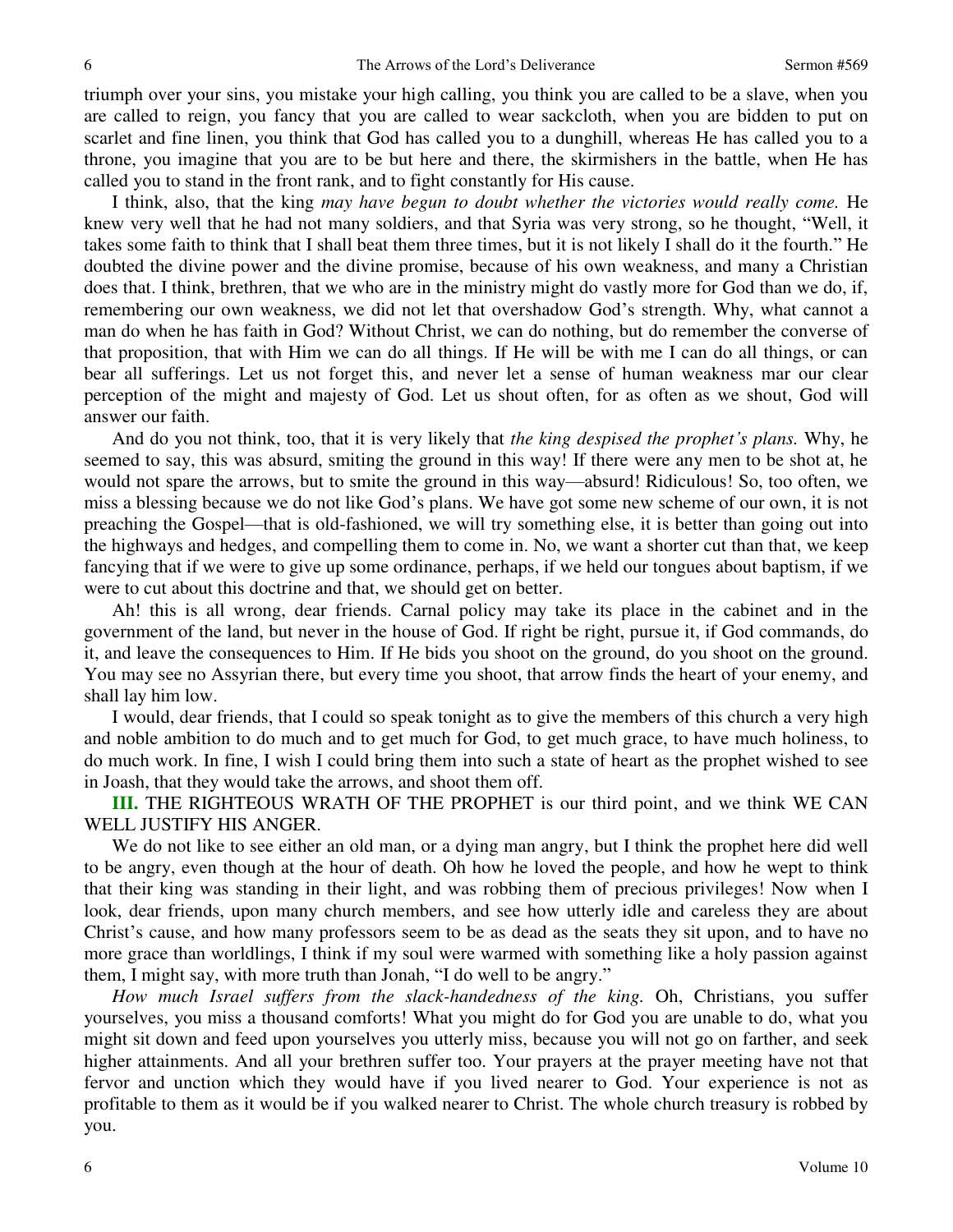Church membership is a sort of joint-stock company, we, each one of us, take out of that stock and put into it. There is a prayer treasury, we all want to be prayed for, there is taking out of it, we must all put prayers into the treasury, and those members who do not pray—and are there such?—and those members who do not yearn over souls—and are there not such?—those members who have no zeal for God—and there are such?—rob the treasury of God, and I know not why I might not compare them to Ananias and Sapphira, for they keep back a part of the price. God have mercy upon them for this, but the church has greatly suffered on this account.

*How easy the triumph that might have been achieved.* Why, if this king had shot more arrows, Syria would have been quite overcome and cut in pieces, but because he was slack in this, Syria waves her proud banner over captive maids, and sorrowing widows, whose husbands have been slain in battle, and weep in the streets of Samaria. The devil rejoices when he sees slumbering Christians. The world laughs in its sleeve at professors nowadays because it says, "In the old Puritan times, when we saw a Christian we were afraid of him, ah! when a man joined the church in those days, he was a man who meant what he said. But ah! there are so many of them now who only join the church to be respectable, and they only go to a place of worship because of custom, that the people may trade with them and be cheated, that they may talk with them, and hear such idle talk as they would not hear from men in the streets, who never profess anything. Ah! we have almost overcome and destroyed the church when we see her members behaving so."

It is these people, who may be Christians, but who are only half-Christians, these people who are not altogether cold, but who still are not hot, these people whom I would not shovel away with the dross, but who nevertheless are so adulterated with base metal that you can scarcely call them pure gold, it is these people who make the daughter of Philistia to rejoice, and the sons of the adversary to triumph.

*How JEHOVAH'S name was dishonored.* In Assyria's streets they laughed at JEHOVAH. They said that their gods were greater than He. Oh what a shame it is that you and I should ever put Christ to more shame than He endured for our sakes! My brothers and sisters, what do we think of ourselves if we have ever in any measure crucified the Lord afresh, and put Him to open shame? It is not only inconsistent Christians who do this, but those Christians who do not seek to come up to the standard, who are content to be poor in grace when they might be rich. I believe that such persons bring much dishonor to Christ by their doubtings, by their hard thoughts of Christ, by their miserable countenances, and often, too, by their want of zeal, their want of prayer, and their shallowness in the ways of God.

Look abroad and see how busy men are in the world! When a man wants to make money, see how he rises early, and sits up late, and eats the bread of carefulness! It is amazing what ingenuity men put forth to get a fortune, what desperate attempts they make, how they will go to India, and sweat under the burning sky, and brave the fever there. Why, there are thousands of England's sons who do this year by year. See how at the North Pole bold and brave men have sacrificed their lives to force a passage. Men have been willing in scientific experiments to sacrifice social comforts, risk their health and forfeit their lives. It seems to me that everybody is enthusiastic except Christians, and that men can get their blood hot on any subject except religion, that in these days the ice has been given to the church of God, and the fire has been cast upon the world.

Look at the devil's advocates, how they compass sea and land to make one proselyte. If you are dead and dull they will not be so here at your next-door neighbors—St. George's Cathedral. You may be careless about the poor, but they will not be, you may, perhaps, cease to be much in prayer and much in action, but you will find that they will not cease their incantations. Why, when the devil comes to a man he will say to him, "Come with me, I want you to leave your wife and children tonight, come with me," and away the man goes to some low tavern. "I want you to go in here," says the devil, and the man goes in—perhaps a respectable man, as the world has it. "Now," says the devil, "I want you to drink ale and stout, it will make your brain reel, it will make your eye red tomorrow morning, and perhaps send you into *delirium tremens."* "I will do it," says the man, and he drinks it pleasantly and sweetly as though he were drinking draughts of heaven's own nectar. It may be that he goes reeling home, or has to be carried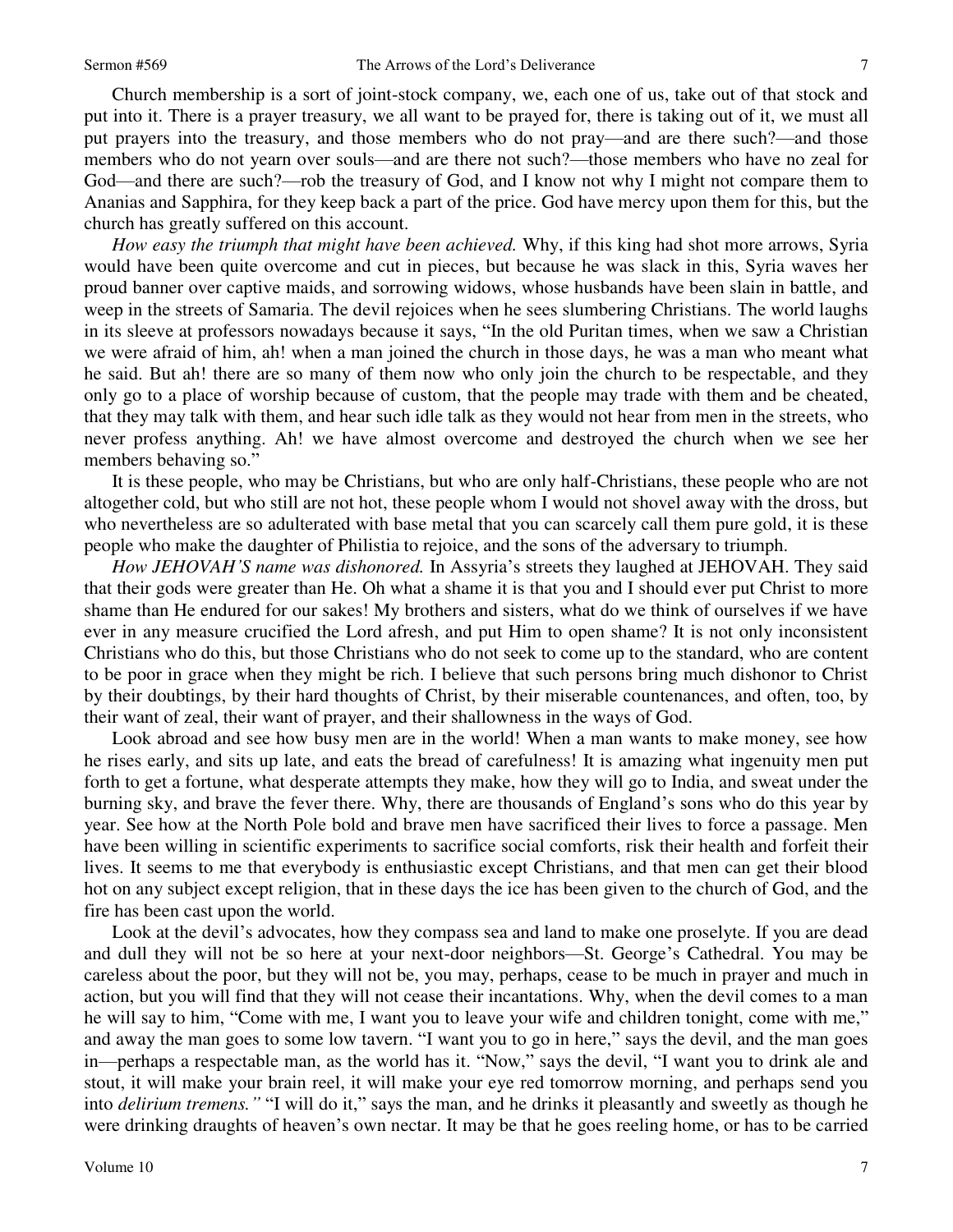there, but he is quite ready to go again and again, though he may beggar his children, and see his weeping wife and his starving family. He does it all so cheerfully, and thinks, in fact, that he is a very fine fellow, and is only enjoying himself, though he brings untold miseries unto his family.

You will sometimes see a man go into vice, and bring his own body to the verge of the grave, and make himself a mass of rottenness at the command of the devil, and yet he never grumbles at his master, never thinks of running away from him, and here is my Lord, whose service is perfect freedom, who gives us to eat and to drink of better food than angels ever tasted, who the more we do for Him the more He rewards us, and the more strength He gives us to work with, and yet we are cold, and dull, and dead, and if we are asked to do something, we say we have so many calls, or if we are asked to go upon some enterprise which has a little dishonor or discomfort connected with it, we go back, would lie in bed and take our ease! Oh what a shame, what a shame this is! Prophet, you did well to be angry! I would that some burning spirits would come among us, and speak even bitterly to us, if they would but make us feel that*—*

## *"Life is real, life is earnest,"*

and that the cause of Christ demands that spirit, soul, and body should be at the highest tension, at the very sternest stretch, spending and being spent, even unto blood, resisting sin, and contending for the mastery of Christ.

Well now, I took this text because it seemed to me—I do not know how it seems to you—as if it were a lesson to your minister and to you tonight. Here you are, come into this new chapel, and into a neighborhood new to you. We who are come here from other churches, as the old prayer book version puts it, "Wish you good luck in the name of the Lord." We wish for you the highest and the best prosperity that we desire for ourselves. But we do want to impress upon you that while God will help you and stand by you, ever remember that the church must be active. Every single individual must take his portion in this sacred fight, in this grand crusade against sin. I pray brother Evans never to stay his hand from the shooting of the arrows. If God shall bless him in one effort, let him go on to another. If he sees seven souls converted, let him mourn that it is not eight. If he sees the place filled, let him even then not rest satisfied, but let his cry still be for something yet beyond, and as the eagle rests not, but flies upward, always facing the sun, such may his course be—onward and upward and true to the line, until the Master shall take him into His glory in the rest which remains for the people of God.

And you who are here, do not you sit still. Do not say, "Well, if we get these seats comfortably filled we shall be content." I hope you may have them filled, but I hope you will not be content then. No, let it be your aim, then, to pray that God will convert the seat-holders, that the congregation shall become the church. And do not be content then, ask that the aisles may be filled, that God will convert the standers, and that your church may burst the walls of the house in which you meet. Do not think that your standard of a prayer meeting is to be a low one. Do not begin to say, "If we have twenty or thirty at a prayer meeting that will do." Why, many of our churches are below even that standard. Do not be content even with fifty, but go on shooting.

Yes, brother Evans, go on, and you members of this church, go on shooting your arrows. Do not ask God for a little, but open your mouth wide, and God will fill it, take care that you open it as wide as ever you can. Ask Him for great things, and when you ask do not ask as though you thought you were very venturesome, no, but ask because He is sure to give. Believe that God can and will give you a gracious justification for believing in Him. Ask, too, because He knows what your hearts cannot even conceive of, for He is able to do exceeding abundantly beyond what you can ask. Do not be content, I pray you, at Upton Chapel, with being a nice, respectable, strong church in the denomination! Do not be content with that.

I say it very sorrowfully, but we have known some churches which did run well, they have got a good place of worship, a very handsome building with little bits of colored glass, and the people's faces on Sundays are all sorts of colors, and when they have got to this pitch they have said, "Well, we are